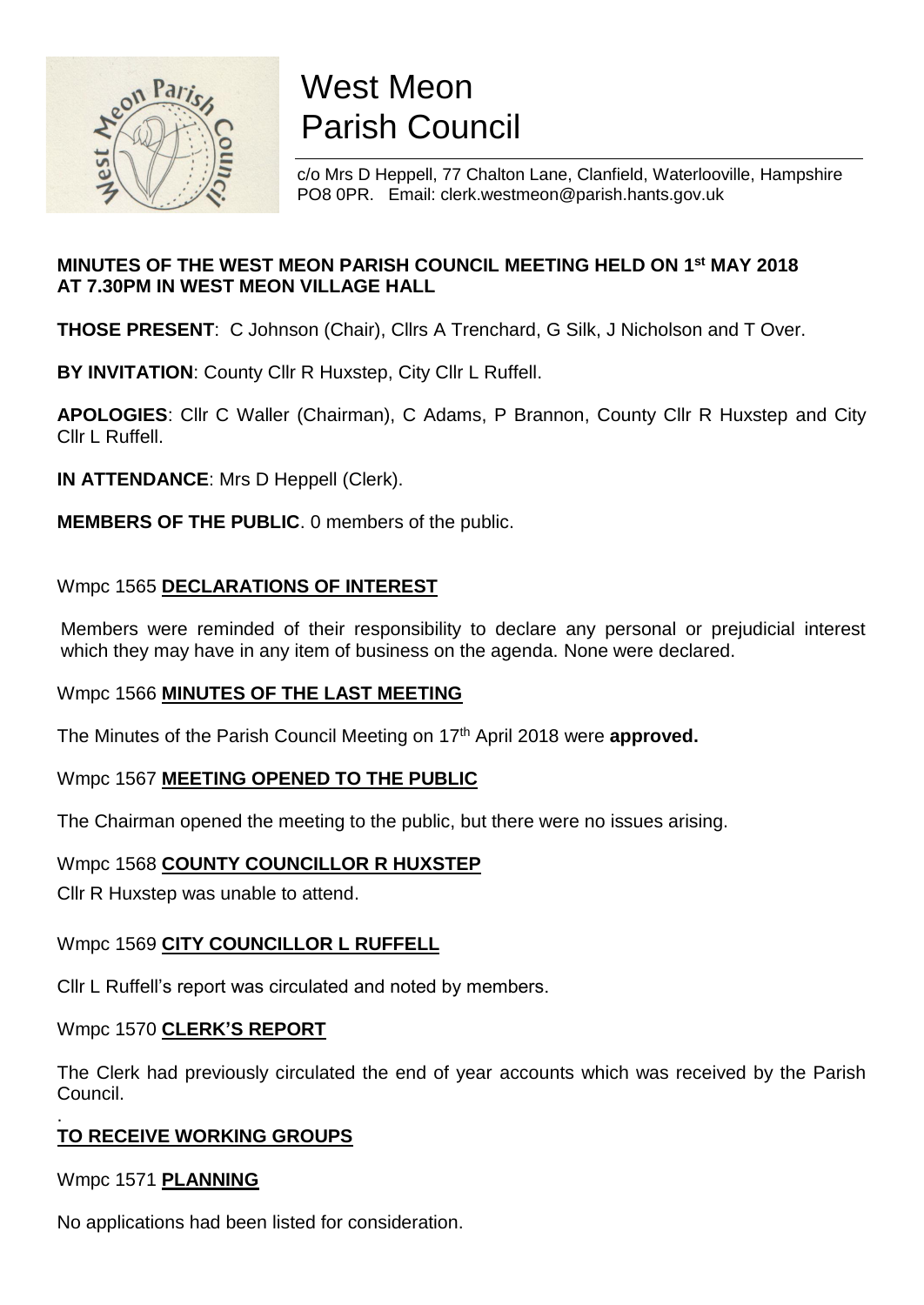It was noted that on 7<sup>th</sup> May the Village Design Statement (VDS) would be discussed ready for the Annual Parish Council Meeting (APM).

The lighting at the former Red Lion was deferred.

## Wmpc 1572 **FINANCE AND ADMINISTRATION**

i) A grant application form had been received from the community shop for £500 towards installing CCTV. It was unanimously **agreed** to award a grant of £500.

ii) The end of year accounts as circulated were **unanimously approved** by the Parish Council.

Wmpc 1572(iii) **was resolved** that the Accounting Governance Statement Section 1 for the year ending 31st of March 2017 be **approved.**

Wmpc 1572(iv) **It was resolved** that the Council approves the Annual Governance Accounting Statement Section 2 as on page 5 of the Annual return be **approved**.

## v) **Schedule of Payments agreed.**

| Date 1 <sup>st</sup> May 2018 |                                    |         |
|-------------------------------|------------------------------------|---------|
|                               | Ch 300438 WM Theatre Company grant | £500.00 |
|                               | Ch 300439 Fair Account             | £140.00 |
|                               | Ch 300440 D Heppell salary         | £494.00 |
|                               | Ch 300441 Expenses Clerk           | £20,20  |
|                               | Ch 300442 WCC dog bins             | £130.00 |
|                               | Ch 300443 West Meon Community Shop | £500.00 |

vi) It was unanimously **agreed** that the WMPC data protection policy should be put on the website and that the Clerk should check whether the Parish are registered with Information Commisioner's Office. Cllr Over advised that HALC are due to provide further guidance, and methods of storing data were discussed as well as a Data Protection Officer.

## Wmpc 1573 **HIGHWAYS AND TRANSPORTATION**

Cllr Silk advised that the missing half of the milestone has been found. A steel plate will be required to fix it and it was **agreed** that Mr W Normandale will be asked to provide a quote for this.

Cllr Waller's written report advised that the Parish Council are awaiting a letter from the Highway Authority regarding the new pavement/footpath by the A32.

## Wmpc 1574 **COMMUNITY, HOUSING AND RECREATION**

Cllr Waller's report was received advising that the outdoor table tennis table had been delivered and was in the recreation area. Progress is being made on the refurbishment of the phone box and it is to be installed by the café. Cllr Waller also had confirmed that the bus shelter windows had been painted and that tree works are being priced for the tree removal and dead tree branch removal.

The benches on the recreation area were discussed and Cllr Trenchard advised that the backs needed repair and required treatment with teak oil. Cllr Silk **agreed** he would contact Mr J Hickmore about this.

No update was received on green initiatives.